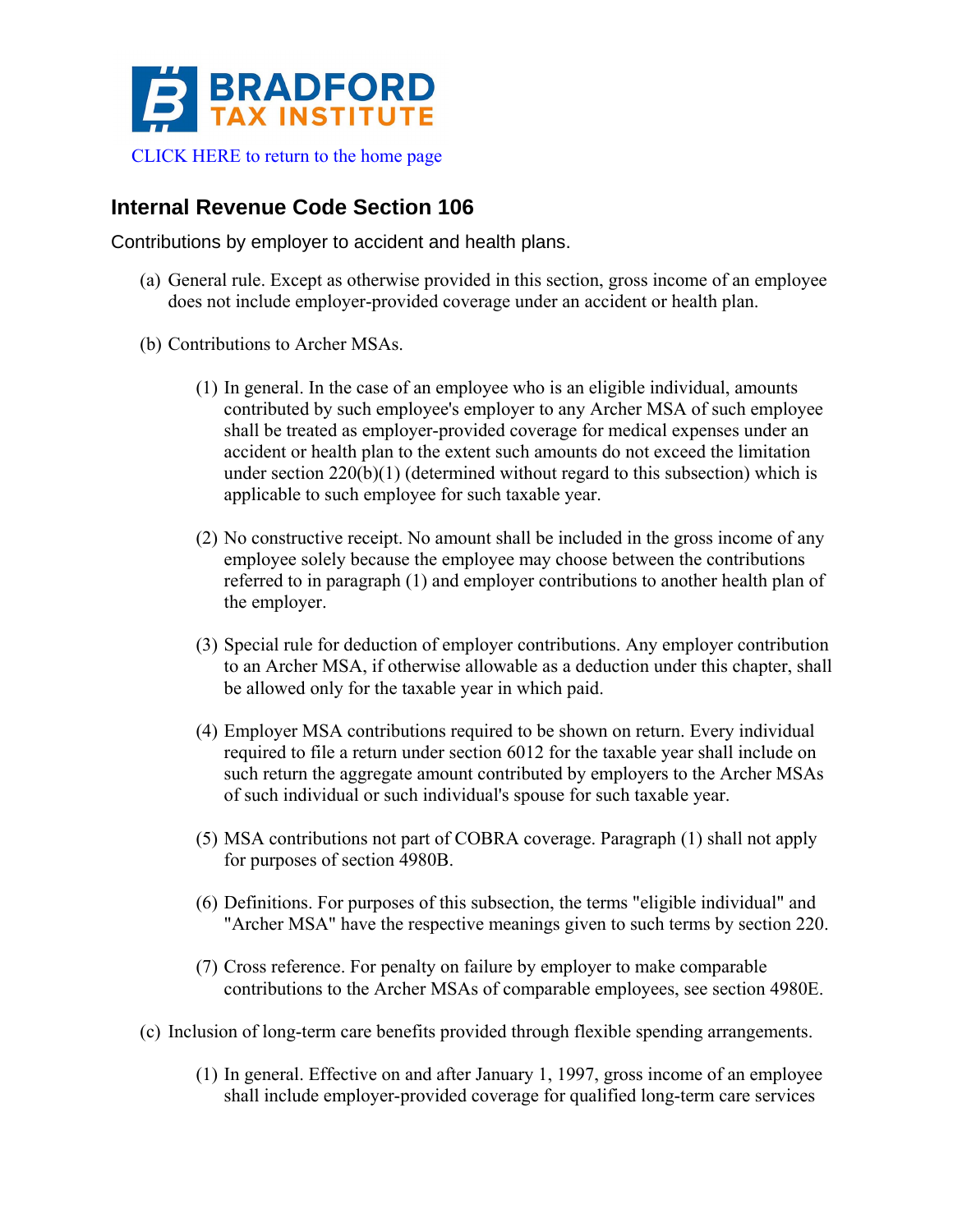(as defined in section 7702B(c)) to the extent that such coverage is provided through a flexible spending or similar arrangement.

- (2) Flexible spending arrangement. For purposes of this subsection, a flexible spending arrangement is a benefit program which provides employees with coverage under which—
	- (A) specified incurred expenses may be reimbursed (subject to reimbursement maximums and other reasonable conditions), and
	- (B) the maximum amount of reimbursement which is reasonably available to a participant for such coverage is less than 500 percent of the value of such coverage. In the case of an insured plan, the maximum amount reasonably available shall be determined on the basis of the underlying coverage.
- (d) Contributions to health savings accounts.
	- (1) In general. In the case of an employee who is an eligible individual (as defined in section  $223(c)(1)$ , amounts contributed by such employee's employer to any health savings account (as defined in section 223(d)) of such employee shall be treated as employer-provided coverage for medical expenses under an accident or health plan to the extent such amounts do not exceed the limitation under section 223(b) (determined without regard to this subsection) which is applicable to such employee for such taxable year.
	- (2) Special rules. Rules similar to the rules of paragraphs (2), (3), (4), and (5) of subsection (b) shall apply for purposes of this subsection.
	- (3) Cross reference. For penalty on failure by employer to make comparable contributions to the health savings accounts of comparable employees, see section 4980G.
- (e) FSA and HRA terminations to fund HSAs.
	- (1) In general. A plan shall not fail to be treated as a health flexible spending arrangement or health reimbursement arrangement under this section or section 105 merely because such plan provides for a qualified HSA distribution.
	- (2) Qualified HSA distribution. The term "qualified HSA distribution" means a distribution from a health flexible spending arrangement or health reimbursement arrangement to the extent that such distribution—
		- (A) does not exceed the lesser of the balance in such arrangement on September 21, 2006, or as of the date of such distribution, and
		- (B) is contributed by the employer directly to the health savings account of the employee before January 1, 2012. Such term shall not include more than 1 distribution with respect to any arrangement.